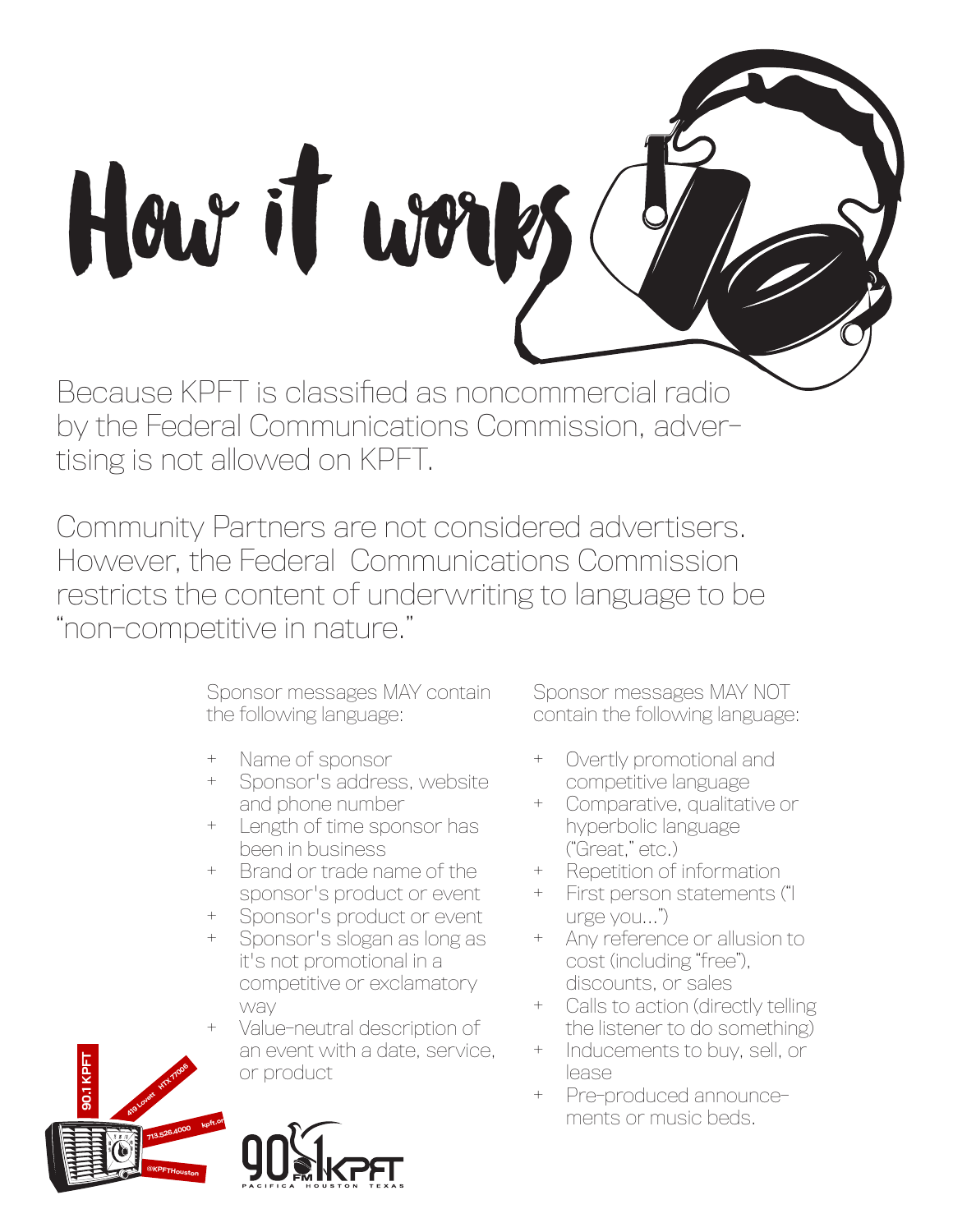

Since 1970, KPFT has been Houston's award winning source for independent music, news, arts and culture. Our Community Partners program offers your business or organization an opportunity to support KPFT while promoting your efforts to a diverse, independent and passionate audience.

# What is a Community Partner?

Community Partners support KPFT at a level that's right for you. As a Community Partner, you get on-air statements of support. These 30-second statements may describe your business, and are regulated by the Federal Communications Commission and KPFT standards.

Your "spot" can include:

+ Your business name, address, tele phone number and website

- + Name of your products or services
- + A non-promotional slogan
- + Description and history of your business and products

A typical spot may sound like this, "KPFT is supported by ABC Company, located at 1 Main Street. Offering letters of the alphabet, 24 hours a day. More information at abccompany.com and 713-526- 5555."

# Why be a Community Partner?

KPFT reaches a community-minded audience unique to non-commercial radio, including the "shop local" crowd. And your support won't go unnoticed.



KPFT is commercial-free and supporters won't get lost in the shuffle that is commercial radio and television. Smart businesses and organizations know that loyalty is about trust, relationships and values. KPFT's history of independence spans decades. It's a brand that inspires excitement. Your organization benefits by associating with a brand like KPFT.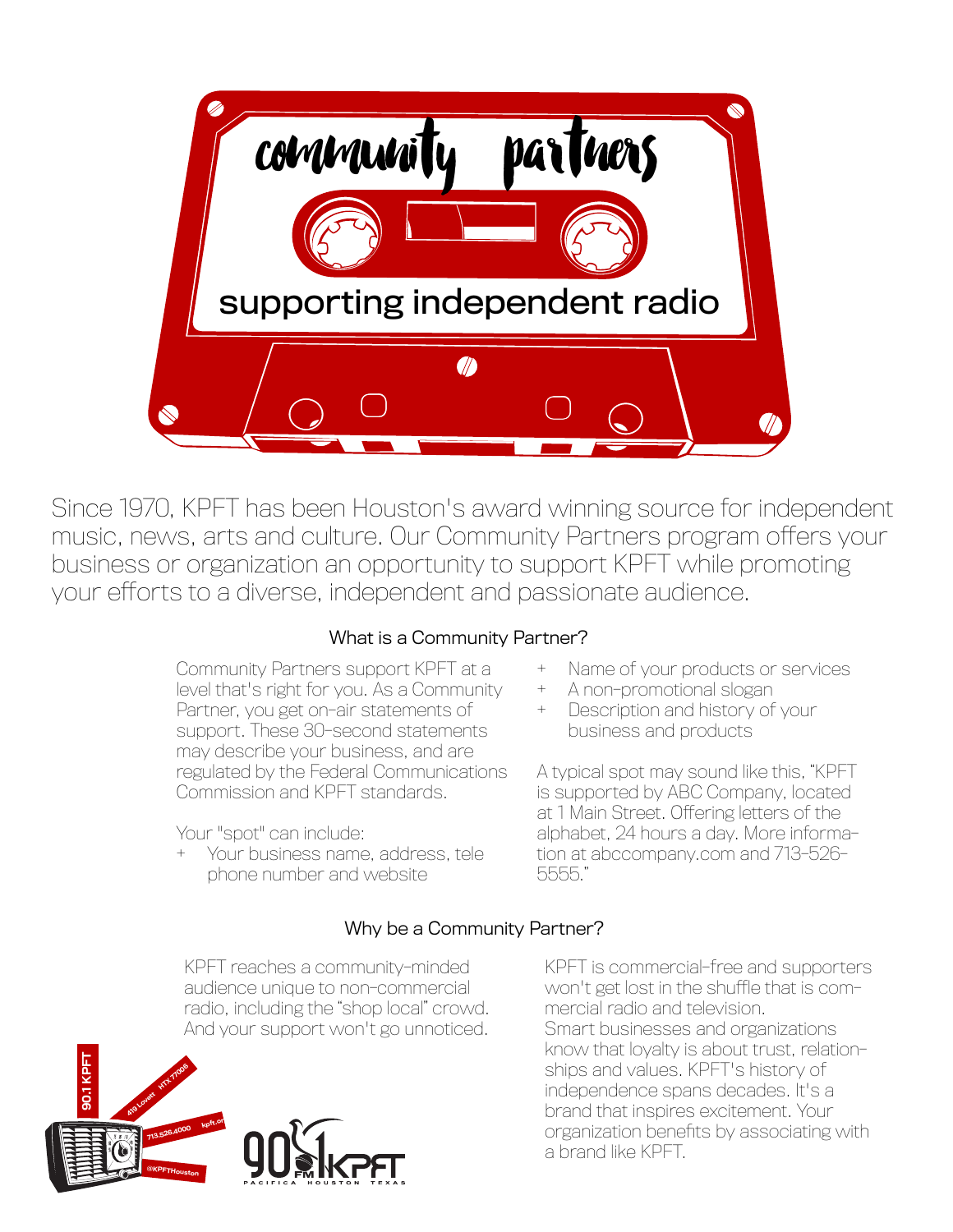

# rates reflect cost per spot

# **FULL SCHEDULE**

Your spot gets exposure across the day and night

# Number of Spots

| <b>ANT</b> | \$70 |
|------------|------|
| $12 - 25$  | \$60 |
| 26 or more | \$54 |

# **PRIME SCHEDULE**

Your spot gets exposure during the schedule times you choose

### **Weekday**

| $7-10$ am         | \$125 |
|-------------------|-------|
| $5-7$ pm          | \$125 |
| Weekday, Non-Peak | \$100 |

#### **Weekend**

Saturday, 9 am-3 pm \$140 Sunday,  $8$  am- $5$  pm  $$140$ Weekend, Non-Peak \$85-\$90

**The Fine Print**





#### Community Standards

KPFT reserves the right to determine that a Community Partner or the content of a proposed announcement are inconsistent with the station's values or would undermine community support for the station. In these cases, sponsorship may be declined.

#### Advocacy Groups

Sponsorship by organizations that, as their primary business, seek to influence matters of public concern, either through public outreach on a matter or through affecting the legislative process, is permitted under appropriate

conditions. Sponsorship by such groups will be taken on a case-by-case basis, applying a reasonable listener standard.

#### Alcoholic Beverages

Sponsorship by makers and distributors of alcoholic beverages, including wine, beer and distilled spirits, are permitted. Credit language must be restrained in tone, and should not involve product descriptions, other than that necessary to identify the sponsor's line of business.

#### Religious Groups

Sponsorship by churches

or other religiously affiliated groups is acceptable. However, given that most listeners will be of different religions, care should be given to ensure that underwriting messages are appropriate, consistent with our publicly-supported mission and funding profile, and not unacceptable to those who may not share the sponsors' perspective. In addition, this rule prohibits proselytizing or other language intended to draw distinctions between different religions.

#### Corporate Practices

KPFT reserves the right to

reject sponsorship by organizations whose business practices may be deemed inconsistent with the station's values or would undermine community support for the station. Issues such as, but not limited to, labor practices, environmental responsibility, inclusion and corporate investment may be considered.

#### Editorial Control

KPFT does not accept sponsorship messages advocating a position with respect to legislation, a political party or a candidate for office.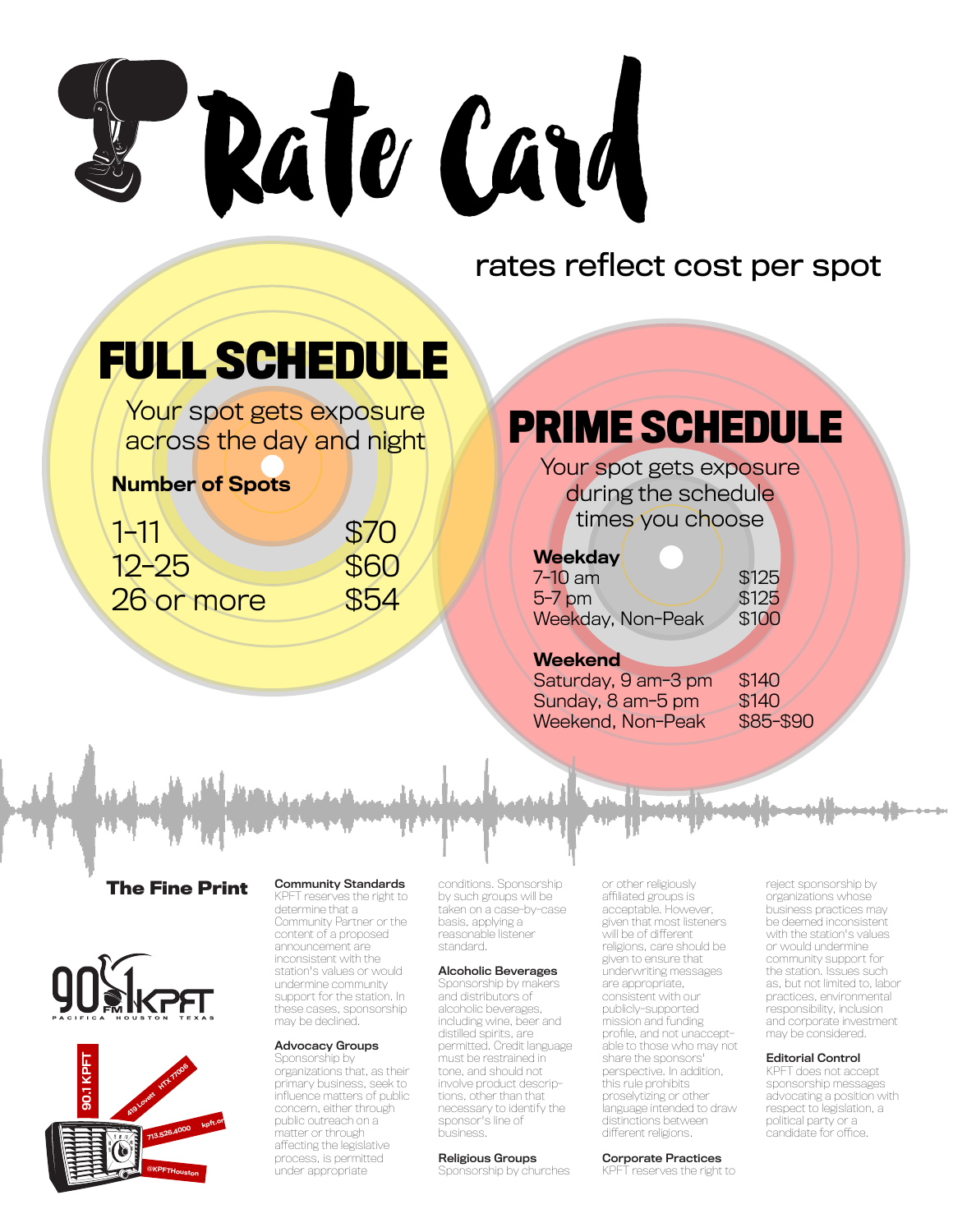## **KPFT UNDERWRITING AGREEMENT**

While KPFT is a non-commercial station, we do look for station sponsors, or "underwriters." Underwriters sponsor the station programs in exchange for an announcement during a specific daypart.

Recent Arbitron ratings reveal that we are reaching over 155,000 listeners every week, and that our listeners are faithful; over 50% listen for several hours each day and about 64% make KPFT their first or second choice of radio stations.

#### **Underwriting Acknowledgment**

A 30-second acknowledgment always begins with the same lead-in: "KPFT is supported in part by…" .

What we cannot say is any statement that is qualitative ("the best..."), solicitory (a call to action, as in "call now!"), comparative (that is, language specifically intended to distinguish one's business from one's competitors), or includes price information. Nor can we use music beds (that is, theme music behind the acknowledgment). We generally encourage people to think of the three main things they want to get across, and that works as a good starting point. The acknowledgment must be approved by both the underwriter and the station manager, and should look something like the following:

#### **Sample Underwriting Acknowledgment**

KPFT is supported in part by: [your business name here], specializing in [your product or service]. [your business] is located at [your location]. For more information the number is [your phone number] or [your web address]

#### **Additional Exposure**

We list our [underwriters at our website.](http://kboo.fm/underview)

#### **Contact us to become an underwriter**

Please contact our underwriting coordinator, Robin Lewis, by calling 713-526-4000 or by [email](http://kboo.fm/user/41/contact) partners@kpft.org.

KPFT shall not knowingly accept funds from individuals, organizations, or businesses which:

- are involved in weapons manufacturing;
- make investments in repressive governments (other than the United States);
- have been shown to discriminate on the basis of race, color, gender, sexual preference, national origin, age, religion, marital status, or physical or mental disability;
- have been shown to tolerate sexual harassment;
- have been shown to use unfair labor practices:
- have been shown to be environmentally irresponsible;
- produce or distribute materials deemed offensive on the grounds listed above; or
- KPFT's Board of Directors determines would be detrimental to the social responsibilities of the station.
- Additionally, KPFT shall not accept underwriting from political candidates.

Underwriter agrees that Underwriter's support of Station, regardless of level or duration, shall not give Underwriter any right to directly or indirectly influence program selection or content or Station policy on any matter. Any attempt by Underwriter to influence programming based on advertiser's financial support shall be grounds for terminating underwriting agreement.